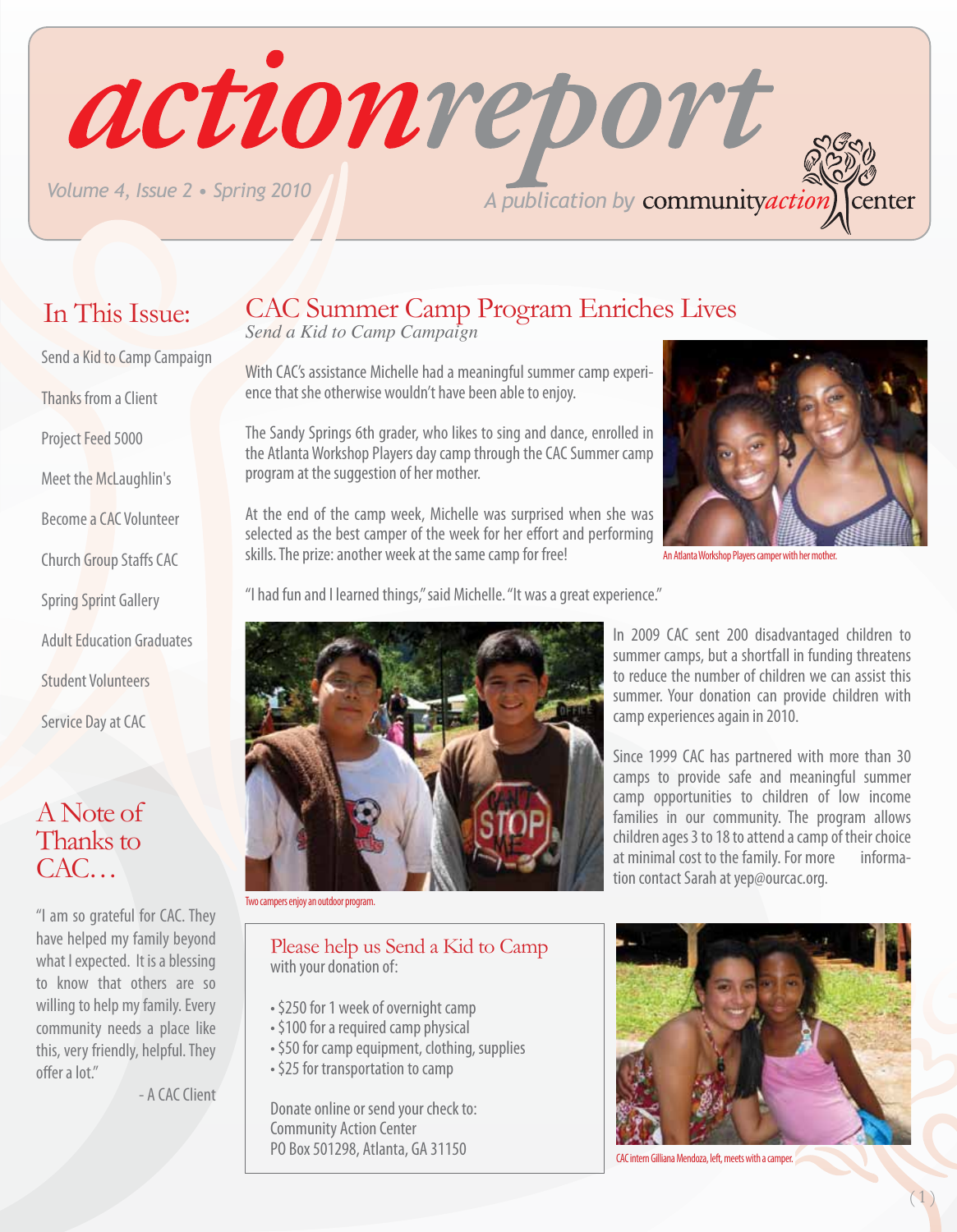# St. John's Project Exceeds Expectations CAC 2010

A unique food drive for CAC by St. John's United Methodist Church in Sandy Springs resulted in enough packaged boxes of food to provide for more than 6000 meals.

Project Feed 5000, in which congregation members filled boxes with food that would feed a family of four for three days, kicked off on Ash Wednesday and concluded at Easter. The Lenten program refers to the miracle of Jesus Christ feeding 5,000 people with just five loaves of bread and two fish, in the book of Matthew.

The church surpassed its goal of filling 139 boxes to feed 5000 people and filled 167 boxes by Easter. The blessed boxes were donated to CAC in April.



Stan Stockdale, left, the church's mission committee chair, and CAC volunteer Bishop Womack unload boxes of packaged meals.

The food, which was distributed by CAC to families, came at a critical time of the year when food pantry supplies are typically

St. John's is one of CAC's 26 member congregations in the Sandy Springs/Dunwoody area. Thank you St.



Boxes of meals packaged by church members sit at the altar waiting to be blessed.

### CAC Donation Wish Lists

Our Thrift Boutique, which gives clothes to the needy, and our food pantry are low on the following items:

#### Food

- Spaghetti Sauce
- Drinks
- Potatoes
- Canned meats (tuna, chicken)
- Dried milk/regular milk
- Peanut butter/jelly
- Paper towels
- Toilet Paper



#### Clothing

low.

John's members!

- Women's summer shoes
- Women's costume
- Boys summer clothes
- Sizes 4 16
- Children's shoes



# Board of Directors

**Cheryl Sykes – President** Jafra

**Travis Halford – Vice President**  Sandy Springs Christian Church

**R. Willis Cook – Treasurer** Brooks, Cook & Associates, LLC

**Eric Carlson – Assistant Treasure** Gradient Services Inc.

**Bob Levinson – Secretary** Robert N. Levinson, PC Private Practice Attorney

**Laura Caragol**  Verizon Wireless

**Rev. Ron Gilreath**  Mt. Vernon Presbyterian Church

**Terry Hartigan** Gifford, Hillegass & Ingwersen

**James Kelley**  Kelley Boshell Toole & Ellison, LLP

**Catherine Lautenbacher**  Community Representative

**Judy Lehmann** Fidelity Federal Credit Union

**Kevin Oates** Jackson Oats Shaw Corp. Real Estate

**Rabbi Elana Perry**  Temple Sinai

**Joan Gill Redmond**  Volunteers Representative

**Bob Shumard** Precision Practice Management

**Stan Sonenshine**  Preferred Real Estate Funds LLC

**Van Westmoreland** Westmoreland Company

**Cindy Williams** Keller Williams

**Randy Young** Young & Goldstein Architects

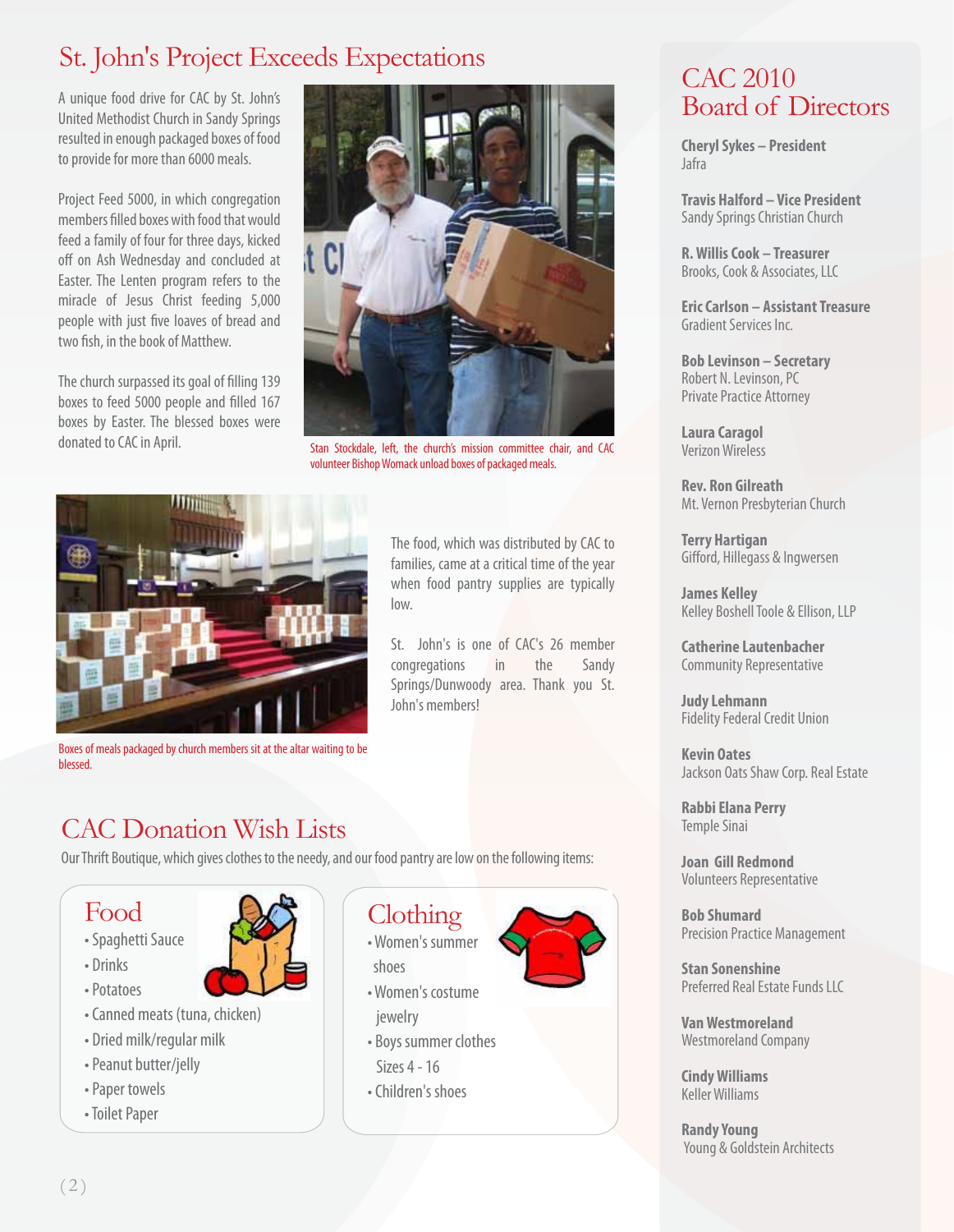### Retired Dunwoody Couple Enjoys Helping Others



Jack and Lynn McLaughlin of Dunwoody both volunteer at CAC.

#### Member Congregations

Apostles Lutheran Church Church of St. Andrew Presbyterian Church of the Redeemer Congregation B'nai Torah Dunwoody Baptist Church Dunwoody Community Church Dunwoody United Methodist Church Episcopal Church of the Atonement First Baptist Church of Sandy Springs Holy Innocents' Episcopal Church Kingswood United Methodist Church Mt. Vernon Baptist Church Mt. Vernon Presbyterian Church New Hope Church North Atlanta Church of Christ North Springs United Methodist Church Northwest Unitarian Universalist Congregation Rivercliff Lutheran Church Sandy Springs Christian Church (DOC) Sandy Springs United Methodist Church Second Church of Christ, Scientist St. John United Methodist Church St. Jude the Apostle Catholic Church St. Luke's Presbyterian Church Temple Emanu'el Temple Sinai

She interviews clients needing assistance; he picks up donated food from restaurants so clients can take home prepared food.

Helping people in times of crisis is nothing new to CAC volunteers Lynn and Jack McLaughlin of Dunwoody. Lynn has a background in human services including more than 10 years as a social caseworker. Her husband Jack was a DeKalb State Court Judge for 17 years and currently serves as a part time Sr. Judge of the State Courts of Georgia.

Members of Dunwoody United Methodist, Lynn learned of CAC through the church bulletin. She started volunteering for CAC 6 years ago when the agency moved into its current building. Lynn plays an integral role as a lead client intake volunteer and also schedules volunteers to staff the center each month.

"I enjoy and get a lot of satisfaction out of helping people in need and if they can become self sufficient with our assistance that's a plus," said Lynn.

With more free time on his hands following semi-retirement, Jack signed on as a volunteer in CAC's Food Pantry in 2009. He offered to pick up donated food from Chipolte, and he soon enlisted two other Chipolte restaurants and a Starbucks to donate excess prepared foods that he picks up three days a week.

"One of the great things about this job are the intangible rewards," said Jack.

The McLaughlin's have been married for 18 years and enjoy spending time with Jack's four grown children and four grandchildren. They also like to garden, read and travel. Lynn likes to cook and often brings her turkey chili to CAC for the volunteers and staff to enjoy.

#### Join the Hundreds of Volunteers at CAC

CAC needs volunteers in all areas of the center. We especially need volunteers to work in the food pantry and drivers to pick up food on Mondays, Wednesdays and Fridays from multiple locations. Volunteers are also needed to make phone calls, respond to phone messages and do data entry. Volunteers would ideally be able to work on a regular basis such as once a week. More than 200 volunteers keep the agency operating on a daily basis, join us and help members of our community when they need it the most. Contact Liza at volunteers@ourcac.org.



Judy Harhai of Sandy Springs has volunteered at CAC since 1997.

#### **Thanks to Our Many Supporters**

**We thank the many donors and in-kind supporters who give to CAC throughout the year including businesses, foundations, civic organizations, schools and residents. Please visit our website for more information on these supporters. www.ourcac.org/sponsor.html**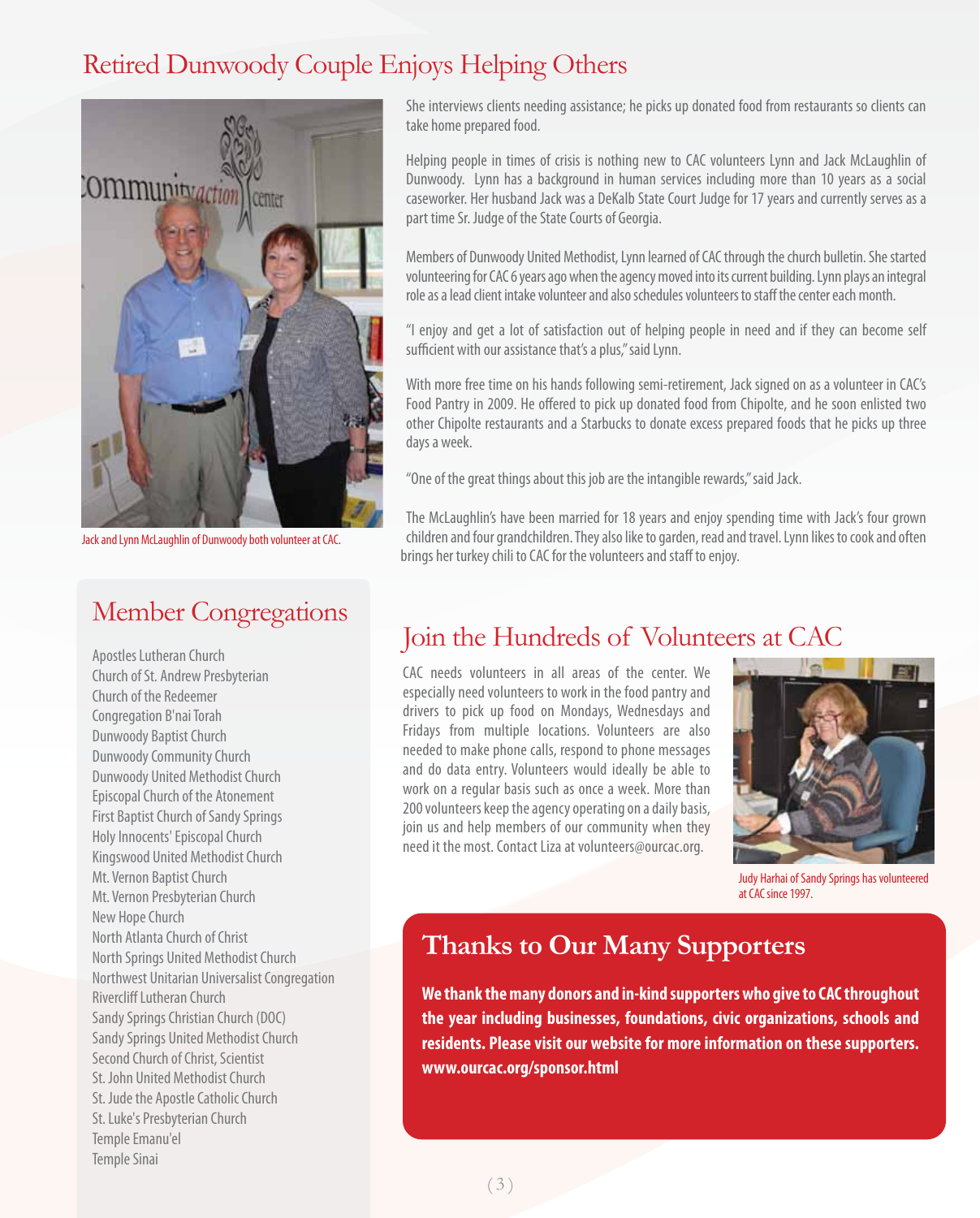#### Sandy Springs Christian Group Goes Hands-On at CAC

CAC didn't have enough volunteers to open on weekends until a group from Sandy Springs Christian church offered to take the job.

Since October 2009, about a dozen volunteers from Sandy Springs Christian have staffed all areas of the center the first Saturday of each month, except on holidays, from 10 a.m. to 1 p.m.

The church's outreach committee was looking for a hands-on volunteer project. Committee member Greg Peterson heard

that CAC was looking for weekend volunteers and suggested the idea to his group before approaching CAC Executive Director Tamara Carrera.

"We're very happy to do this, we think it's a good project and Tamara seems happy with it so it's a win-win for everybody," said Peterson.



and assist hundreds of clients each day.

With only a small paid staff, the center is dependent on volunteer manpower. More than 200 volunteers operate CAC daily and assist hundreds of clients a week.



Students graduated in April from CAC Adult education winter session classes. English class students included Daniel Robikfar of Iran, left, Luz Conde of Colombia, and Virginia Ngaruiya of Kenya with teachers Bruce Donnelly and John Peterken. CAC enrolls about 300 people a year in adult education classes.

#### Certificates and Smiles Students Give Time Flower Power



Student volunteers from left, siblings Max, Frida and Luis Godinez of Sandy Springs, Robert Cohen of Marietta, Bishop Womack of Sandy Springs and Stephen Goldstein of Marietta give time volunteering at CAC during their school breaks and summer vacations. They work in all areas of the center.



Forty volunteers worked at CAC one Saturday in April as part of Leadership Sandy Springs' annual Volunteer for a Better Sandy Springs Day, a community-wide service day. Ryan Todd, left, and Eric Peehler of Dunwoody Community Church, Joe Nagel, LSS site captain and Brian Marvel also of Dunwoody Community Church planted flowers around the center among other tasks.

#### **YES! I WANT TO SUPPORT THE COMMUNITY ACTION CENTER!**

| To invest in my community I (we) enclose a gift of: Total Pledge:<br><u>Laster and a gift of:</u> Total Pledge: |  |                                                                                                                                                                                                                                      |                                                                                                                                                                                                                                |                                                                                                                                   |       | Amount Enclosed:                                                                                               |                            |
|-----------------------------------------------------------------------------------------------------------------|--|--------------------------------------------------------------------------------------------------------------------------------------------------------------------------------------------------------------------------------------|--------------------------------------------------------------------------------------------------------------------------------------------------------------------------------------------------------------------------------|-----------------------------------------------------------------------------------------------------------------------------------|-------|----------------------------------------------------------------------------------------------------------------|----------------------------|
|                                                                                                                 |  |                                                                                                                                                                                                                                      |                                                                                                                                                                                                                                |                                                                                                                                   |       | Donor \$25 Friend \$50 Partner \$100 Advocate \$250 Benefactor \$500 Patron \$1,000 Pacesetter \$2,500         | Sponsor \$5,000            |
|                                                                                                                 |  |                                                                                                                                                                                                                                      |                                                                                                                                                                                                                                |                                                                                                                                   |       |                                                                                                                |                            |
|                                                                                                                 |  | In Honor of <u>2008 - 2008 - 2009 - 2009 - 2009 - 2009 - 2009 - 2009 - 2009 - 2009 - 2009 - 2009 - 2009 - 2009 - 2009 - 2009 - 2009 - 2009 - 2009 - 2009 - 2009 - 2009 - 2009 - 2009 - 2009 - 2009 - 2009 - 2009 - 2009 - 2009 -</u> |                                                                                                                                                                                                                                |                                                                                                                                   |       |                                                                                                                |                            |
|                                                                                                                 |  |                                                                                                                                                                                                                                      | In Memory of The Commission of The Commission of The Commission of The Commission of The Commission of The Commission of The Commission of The Commission of The Commission of The Commission of The Commission of The Commiss |                                                                                                                                   |       |                                                                                                                |                            |
|                                                                                                                 |  | Please Notify Please Notify                                                                                                                                                                                                          |                                                                                                                                                                                                                                |                                                                                                                                   |       |                                                                                                                |                            |
| Address                                                                                                         |  |                                                                                                                                                                                                                                      |                                                                                                                                                                                                                                |                                                                                                                                   |       |                                                                                                                |                            |
| City                                                                                                            |  |                                                                                                                                                                                                                                      |                                                                                                                                                                                                                                |                                                                                                                                   | State | Zip Code and the Control of the Control of the Control of the Control of the Control of the Control of the Con |                            |
|                                                                                                                 |  |                                                                                                                                                                                                                                      |                                                                                                                                                                                                                                | Please help CAC by receiving newsletters by email only <b>Example 2018</b> Please help CAC by receiving newsletters by email only |       |                                                                                                                | $($ $\Lambda$ $\backslash$ |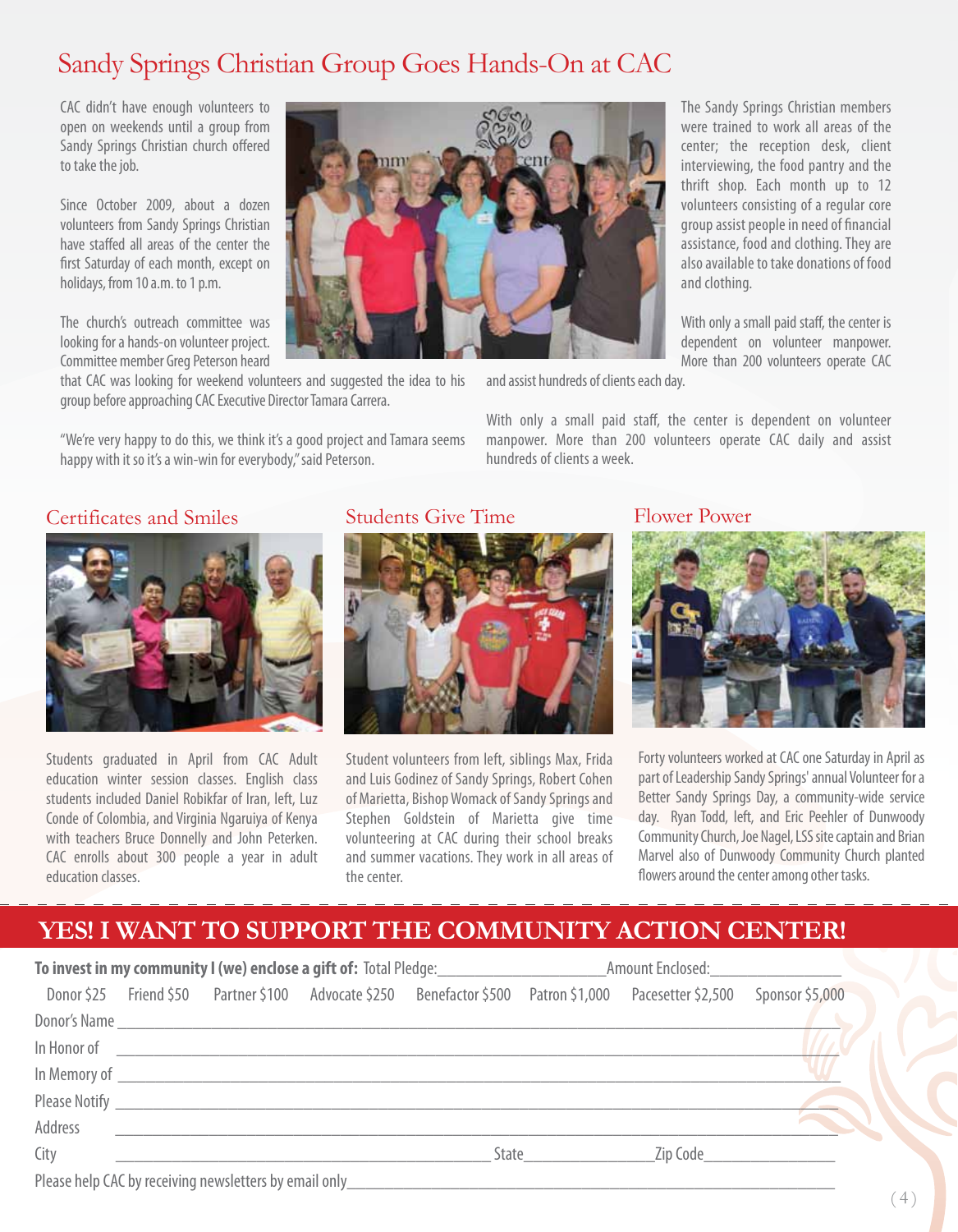





**ALTRUSA** 





R. WALKER



dunwoody

fitness center



Runners of all ages participated in the 5K event!



Edward Guzman, left, owner of EForce, a bicycle shop, donated the top raffle prize, a G-Force electric bike won by Kathy Beleckis of Dunwoody.



rce

COTRIC

Laureate Medical Group was the presenting sponsor of the 2010 Spring Sprint. Pictured from left are Dr. Rachael Delfavero; Dr. Rachna Relwani; Dr. Kara Pepper and Alisa Winters, Registered Dietitian.



Jennifer McCormick and Evan Lazzara of Whole Foods gave runners and fair-goers healthy snacks and drinks.



Many families participated in the race, and some brought their pets!



Runners arrived early to register and get their numbers.



Runners from Sandy Springs Christian Church Greg Peterson, left, Andy Torbert and Gary Peterson medaled in various categories.



CAC Board member and 2010 Vintage Affair Chairwoman Catherine Lautenbacher and her children ran the race together.